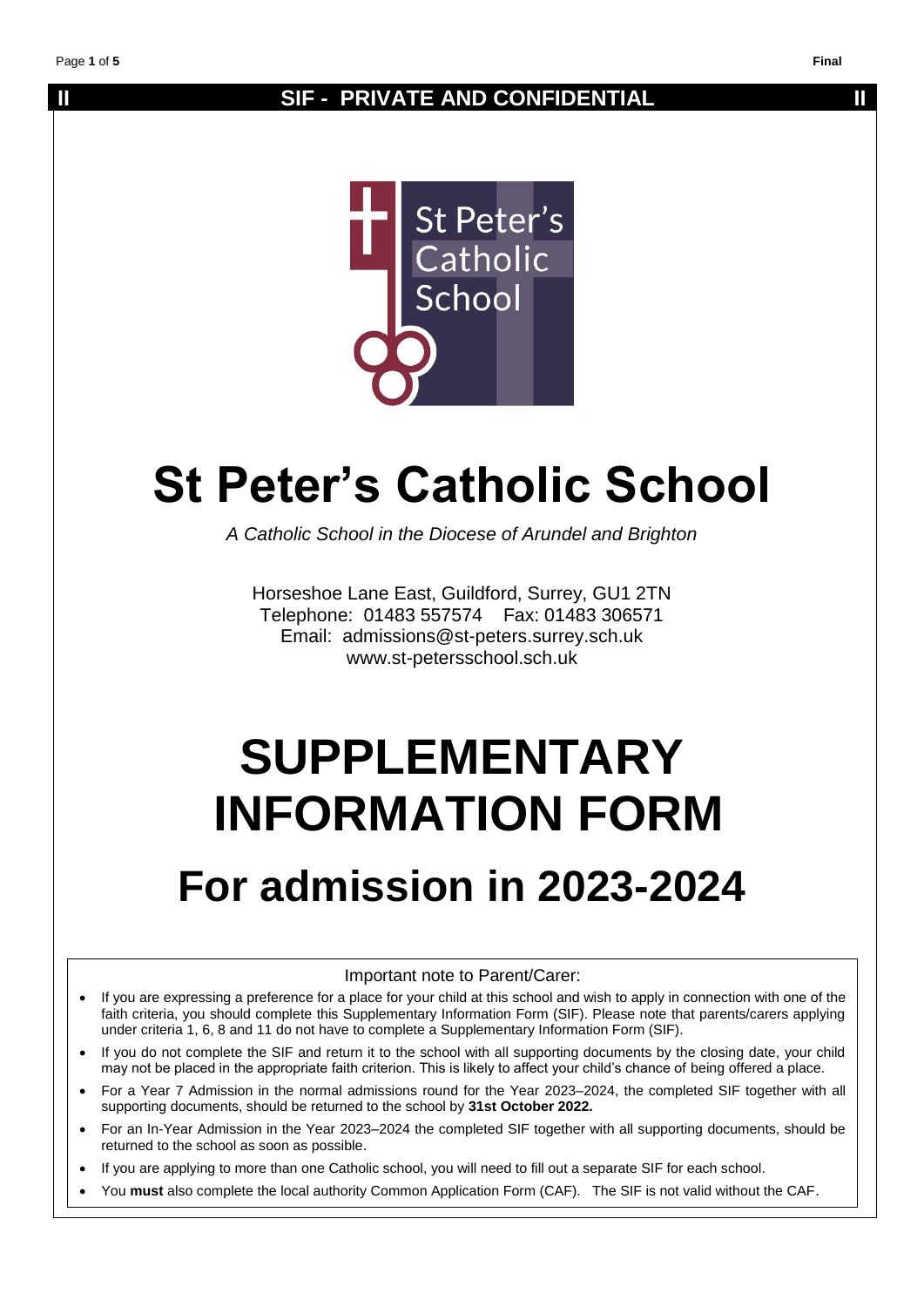### **PLEASE COMPLETE ALL SECTIONS IN BLOCK CAPITALS**

| <b>Student Details</b>                                                                                                                                                                                                                                                                                                                                                                                                                                                                                                                                                                                                                                      |                            |  |  |  |  |
|-------------------------------------------------------------------------------------------------------------------------------------------------------------------------------------------------------------------------------------------------------------------------------------------------------------------------------------------------------------------------------------------------------------------------------------------------------------------------------------------------------------------------------------------------------------------------------------------------------------------------------------------------------------|----------------------------|--|--|--|--|
| Surname                                                                                                                                                                                                                                                                                                                                                                                                                                                                                                                                                                                                                                                     |                            |  |  |  |  |
| Forenames (in full)                                                                                                                                                                                                                                                                                                                                                                                                                                                                                                                                                                                                                                         |                            |  |  |  |  |
|                                                                                                                                                                                                                                                                                                                                                                                                                                                                                                                                                                                                                                                             | 1<br>$\prime$              |  |  |  |  |
| Date of birth:                                                                                                                                                                                                                                                                                                                                                                                                                                                                                                                                                                                                                                              |                            |  |  |  |  |
| Does the child attend a feeder school (see note h. of Admissions Policy)<br>Yes<br><b>No</b>                                                                                                                                                                                                                                                                                                                                                                                                                                                                                                                                                                |                            |  |  |  |  |
| Name of feeder school                                                                                                                                                                                                                                                                                                                                                                                                                                                                                                                                                                                                                                       |                            |  |  |  |  |
| Child's Home                                                                                                                                                                                                                                                                                                                                                                                                                                                                                                                                                                                                                                                |                            |  |  |  |  |
| Address                                                                                                                                                                                                                                                                                                                                                                                                                                                                                                                                                                                                                                                     |                            |  |  |  |  |
|                                                                                                                                                                                                                                                                                                                                                                                                                                                                                                                                                                                                                                                             |                            |  |  |  |  |
|                                                                                                                                                                                                                                                                                                                                                                                                                                                                                                                                                                                                                                                             | Post Code:                 |  |  |  |  |
|                                                                                                                                                                                                                                                                                                                                                                                                                                                                                                                                                                                                                                                             |                            |  |  |  |  |
| Home Telephone Number                                                                                                                                                                                                                                                                                                                                                                                                                                                                                                                                                                                                                                       |                            |  |  |  |  |
| Proposed Date of Admission                                                                                                                                                                                                                                                                                                                                                                                                                                                                                                                                                                                                                                  |                            |  |  |  |  |
| <b>Parent/Carer details</b>                                                                                                                                                                                                                                                                                                                                                                                                                                                                                                                                                                                                                                 |                            |  |  |  |  |
|                                                                                                                                                                                                                                                                                                                                                                                                                                                                                                                                                                                                                                                             |                            |  |  |  |  |
| Name (in full)                                                                                                                                                                                                                                                                                                                                                                                                                                                                                                                                                                                                                                              |                            |  |  |  |  |
| <b>Address</b><br>(if different                                                                                                                                                                                                                                                                                                                                                                                                                                                                                                                                                                                                                             |                            |  |  |  |  |
| from student)                                                                                                                                                                                                                                                                                                                                                                                                                                                                                                                                                                                                                                               |                            |  |  |  |  |
|                                                                                                                                                                                                                                                                                                                                                                                                                                                                                                                                                                                                                                                             |                            |  |  |  |  |
|                                                                                                                                                                                                                                                                                                                                                                                                                                                                                                                                                                                                                                                             |                            |  |  |  |  |
| Contact<br>Telephone                                                                                                                                                                                                                                                                                                                                                                                                                                                                                                                                                                                                                                        | Home                       |  |  |  |  |
| Number(s)                                                                                                                                                                                                                                                                                                                                                                                                                                                                                                                                                                                                                                                   | Mobile                     |  |  |  |  |
| Email                                                                                                                                                                                                                                                                                                                                                                                                                                                                                                                                                                                                                                                       |                            |  |  |  |  |
| <b>Address</b>                                                                                                                                                                                                                                                                                                                                                                                                                                                                                                                                                                                                                                              |                            |  |  |  |  |
| <b>Brothers/Sisters</b> : When completing the Local Authority's Common Application Form (CAF), it is important that<br>you provide details of any brothers and sisters who will be attending this school at the proposed time of admission. If<br>this information is not provided on the CAF, the Governors may not be able to place the application within the correct<br>criterion. As a 'back-up mechanism', if you would also like to confirm to Governors here (NB this is optional), that<br>there will be a brother/sister at the school at the time of admission, please list below the Name(s)/Year Group(s) of the<br>brother(s) &/or sister(s): |                            |  |  |  |  |
| Name of student:                                                                                                                                                                                                                                                                                                                                                                                                                                                                                                                                                                                                                                            | Year Group: ______________ |  |  |  |  |
| Name of student:                                                                                                                                                                                                                                                                                                                                                                                                                                                                                                                                                                                                                                            | Year Group                 |  |  |  |  |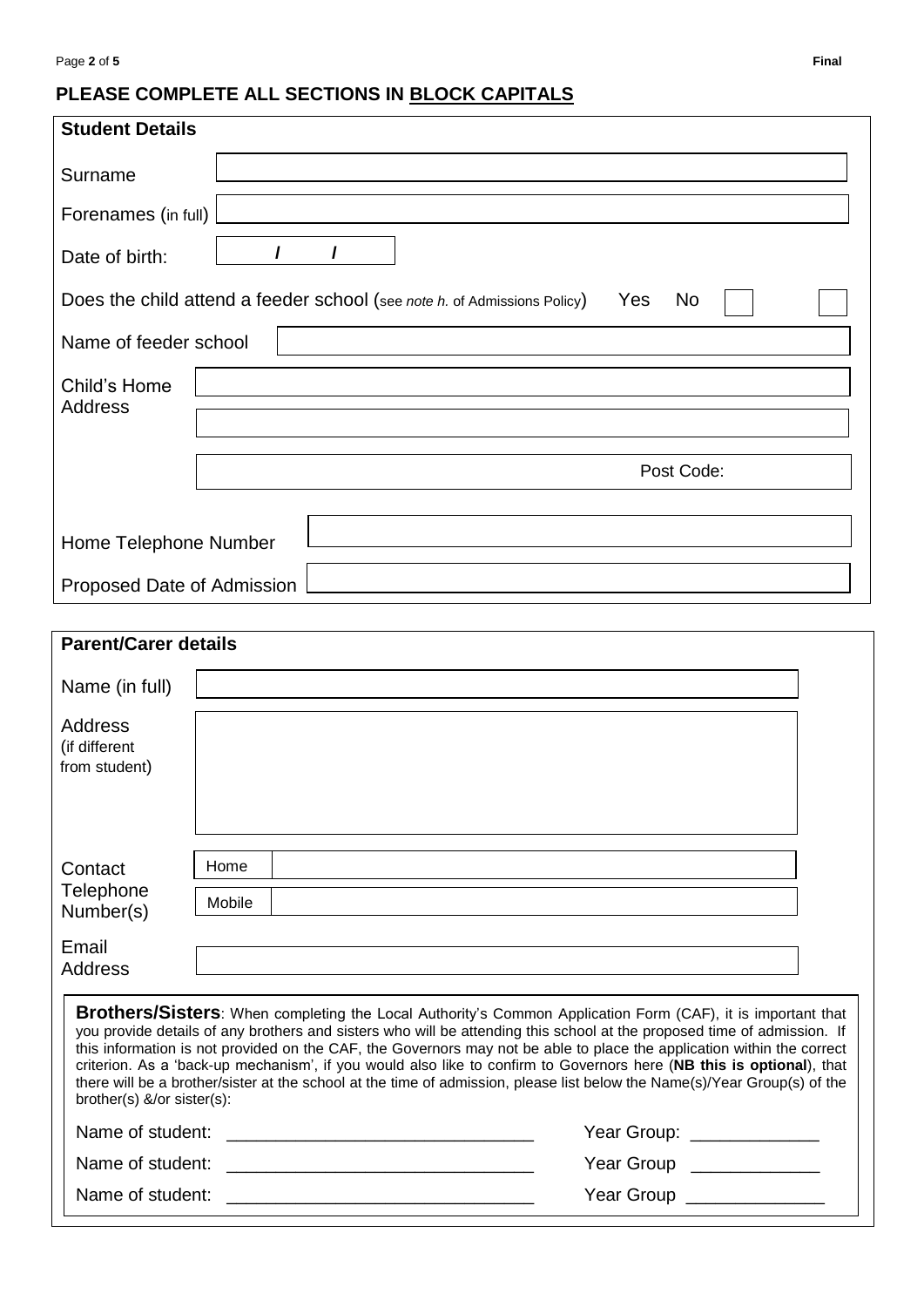| Page 3 of 5                                      |                                                                                                                                                                                                  |     | <b>Final</b> |
|--------------------------------------------------|--------------------------------------------------------------------------------------------------------------------------------------------------------------------------------------------------|-----|--------------|
|                                                  | Applications for Catholic children - evidence required:                                                                                                                                          |     |              |
|                                                  | My child is a Baptised Catholic or has been received into the Church                                                                                                                             | Yes | No           |
| Date of Baptism                                  | Parish where child baptised                                                                                                                                                                      |     |              |
|                                                  | Note: A copy of the Certificate of Baptism/Reception into the Church must be included with this application.                                                                                     |     |              |
| Present Parish ***:                              |                                                                                                                                                                                                  |     |              |
|                                                  | The application must be supported by the Parish Priest's signature and stamp. Please ask<br>your Parish Priest to sign/stamp the box below ***                                                   |     |              |
| NOTE: This box to be completed by priest(s) only |                                                                                                                                                                                                  |     |              |
| Name of Parish Priest(s):                        |                                                                                                                                                                                                  |     |              |
| Signature of Parish Priest(s): ________          |                                                                                                                                                                                                  |     |              |
| Date:                                            | Affix Parish stamp(s) or seal(s), right:                                                                                                                                                         |     |              |
| ***<br>they are resident.                        | The priest concerned would be the priest where the child or parent/carer normally worship or,<br>if they do not practise their faith by attending Mass, the parish priest of the parish in which |     |              |

#### **Applications from Catechumens or Candidates for Reception - evidence required:** If application is being made for a place at the school where the child is a Catechumen or a Candidate for

reception into the Catholic Church, evidence of their being a member of the catechumenate of a Catholic Church or a candidate for reception will be required. Proof of acceptance into the catechumenate, and evidence for a candidate, should be by a confirmatory letter from the appropriate priest. This evidence must be provided at the same time as this form is returned to the school.

#### **Applications for children who are members of an Orthodox Church - evidence required:**

If application is being made for a place at the school where the child is a member of an Orthodox Church, evidence of membership will be required. A letter confirming membership of the applicable Orthodox Church, signed by the appropriate priest, will be required. The letter and a certificate of baptism or reception from the authorities of that Church must be provided at the same time as this form is returned to the school.

#### **Applications for children of other Christian denominations - evidence required:**

If application is being made for a place at the school where the child is a member of another Christian denomination, a letter confirming membership of that Christian denomination, and signed by the appropriate minister of religion, will be required. The letter must be provided at the same time as this form is returned to the school.

#### **Applications for children of other faiths - evidence required:**

If application is being made for a place at the school where the child is a member of another faith, a letter confirming membership of that faith, and signed by the appropriate faith leader, will be required. The letter must be provided at the same time as this form is returned to the school.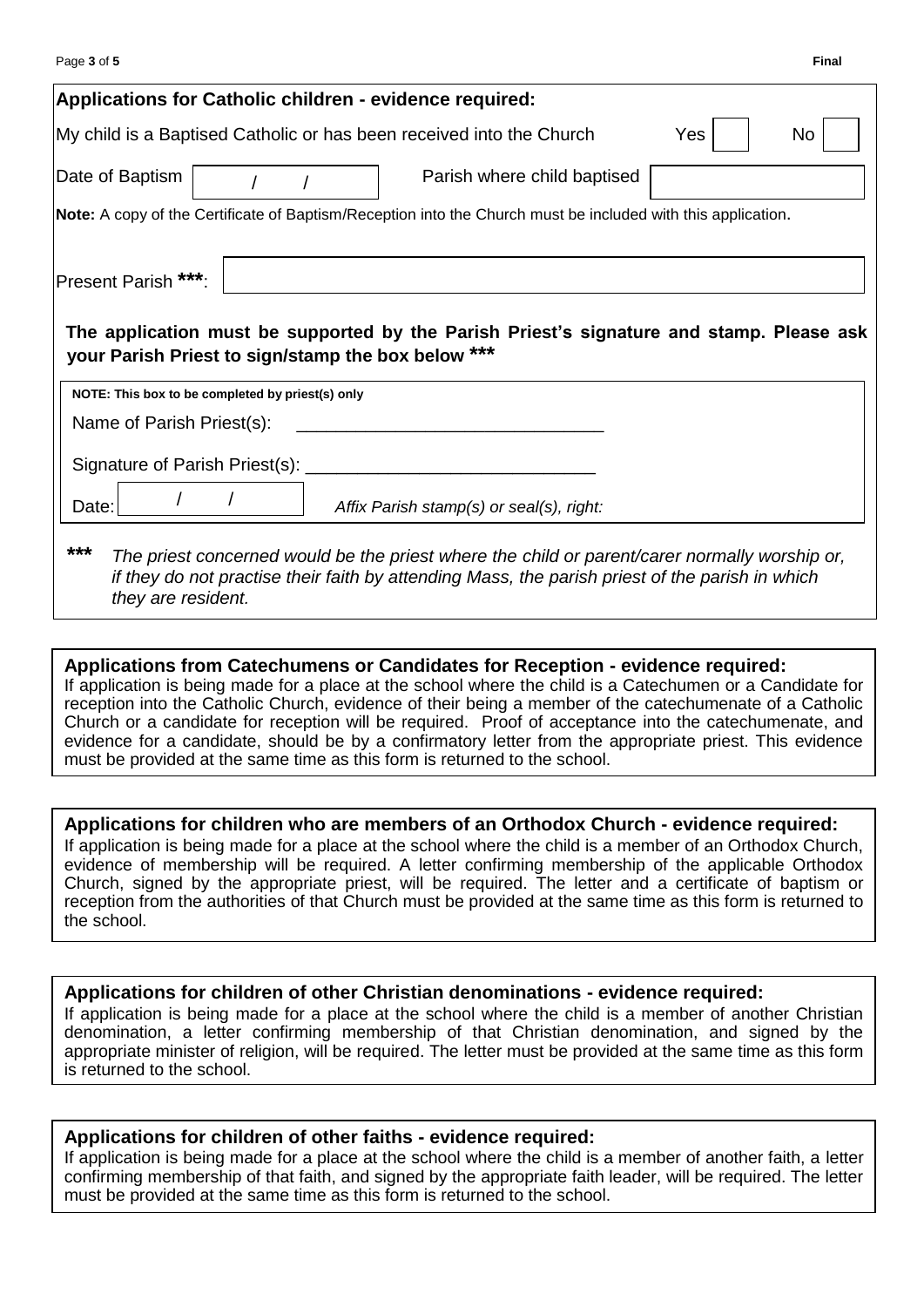|  | The Oversubscription Criteria for admission to St Peter's Catholic School in 2023-2024 are<br>reproduced below. In order to ensure that places are offered fairly and in accordance with the<br>Admissions Policy, please tick the highest criterion box, which most accurately applies to your<br>child. The brackets refer to notes in the Admissions Policy. Please note that parents/carers<br>applying under criteria 1, 6, 8 and 11 do not have to complete a Supplementary Information Form. |
|--|-----------------------------------------------------------------------------------------------------------------------------------------------------------------------------------------------------------------------------------------------------------------------------------------------------------------------------------------------------------------------------------------------------------------------------------------------------------------------------------------------------|
|  | 1. Looked after children or previously looked after children (note b.)                                                                                                                                                                                                                                                                                                                                                                                                                              |
|  | 2. Catholic children with a brother or sister at St Peter's Catholic School at the time of admission (note<br>t.)                                                                                                                                                                                                                                                                                                                                                                                   |
|  | 3. Catholic children attending one of the named feeder schools (note h.)                                                                                                                                                                                                                                                                                                                                                                                                                            |
|  | 4. Catholic children who do not attend one of the named feeder schools (note h.)                                                                                                                                                                                                                                                                                                                                                                                                                    |
|  | 5. Other Catholic children (note c.)                                                                                                                                                                                                                                                                                                                                                                                                                                                                |
|  | 6. Other children with a brother or sister at St Peter's Catholic School (note f.)                                                                                                                                                                                                                                                                                                                                                                                                                  |

- 7. Catechumens, Candidates for Reception into the Church and children who are members of an Orthodox Church *(note d. and e.)*
- 8. Other children currently attending one of the named feeder schools *(note h.)*
- 9. Children of other Christian denominations whose membership is evidenced by a minister of religion *(see note k.)*.
- 10. Children of other faiths whose membership is evidenced by a religious leader *(note l.)*
- 11. Any other children

#### **Application Declaration (to be signed by parent/carer)**

 Please note, for a valid application, the Common Application Form (CAF) must be returned either online or in paper form to the appropriate Local Authority.

 *I have completed and returned (either online or by post) the Local* Authority Common Application Form (CAF) to the Local Authority Yes  *showing St Peter's Catholic School as one of my preferred schools* 

| - | Nο<br>- |
|---|---------|
|---|---------|

*I* confirm that I have read and understood the Admissions Policy and that the *information I have given on this form is accurate and truthful. I understand that I must notify the school immediately if there is a change to these details and that should any information I have given prove false, the Governors may withdraw any offer of a place, even if the child has already started at the school. (An example of false information would be the use of an address that is not the child's normal residence).*

Signed: Parent/Carer Signature: Print full name Mr/Mrs/Miss/Ms/Dr: …………………………….……………………………

Date: